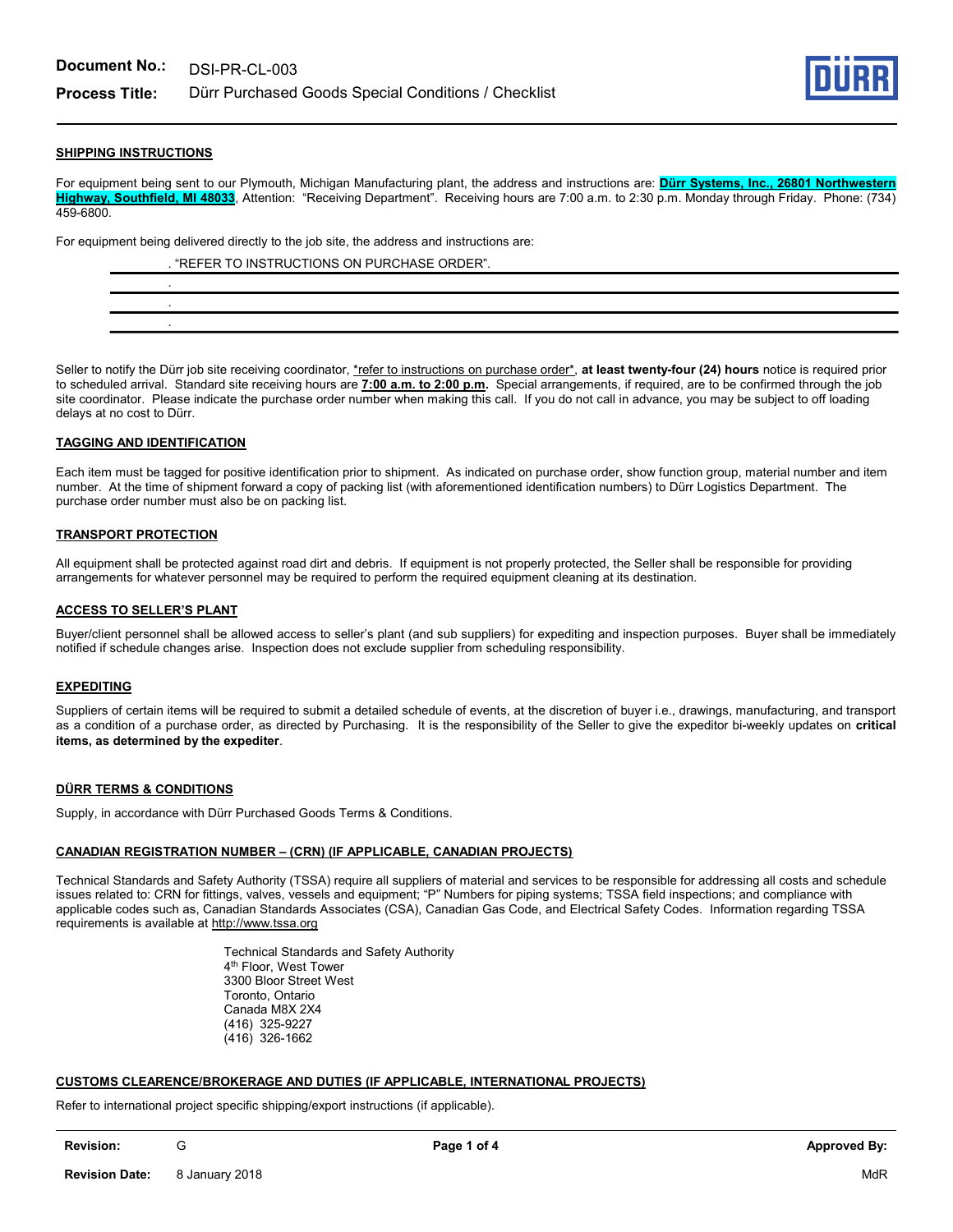

# CONTAMINANTS/LUBRICANTS

ABSOLUTELY NO Silicone or silicone containing materials or lubricants are to be used in any manner. Even tiny trace amounts of silicone can prevent paint from adhering. If silicone were discovered in the product(s) sold to Dürr, said supplier would be responsible for removal, cleaning and/or replacement at no expense to buyer.

ABSOLUTELY NO Asbestos or asbestos containing materials are allowed on this project.

ABSOLUTELY NO Mercury or mercury containing materials are allowed on this project.

Supplier may be requested to send a sample of the lubricants used for compatibility testing, or a sample product (within reason) for compatibility testing. Details will be advised if required.

#### MSDS SHEETS

MSDS sheets must be submitted with invoice, or as required.

#### **WARRANTY**

Unless otherwise specified, warranty shall be two (2) years from date of production launch.

# SOUND LEVELS (IF APPLICABLE)

All equipment must be in compliance with latest client sound specifications.

#### CLIENT SPECIFICATIONS

All equipment must conform to current client specifications unless otherwise requested.

#### R & M DATA

Buyer shall be allowed access to seller's R & M documentation including (but not limited to) FMEA's, MTBF and MTBR reports including appropriate back-up data if requested.

#### INVOICING REQUIREMENTS

Invoicing shall be addressed to Dürr Systems, Inc., 26801 Northwestern Highway, Southfield, MI 48033 "Accounts Payable", and be sent to ap@durrusa.com. Seller's invoice will be processed promptly provided the following requirements are met: 1) Purchase Order Number must appear on invoice, 2) Multiple items must be identified by item as they appear on purchase order, 3) All required documentation has been received by Durr, and 4) Values are not greater than shown on purchase document. If these requirements are not met, Dürr reserves the right to return to Seller. Invoice must be corrected and reissued. The payment terms will only commence upon Dürr receiving the corrected invoice. Remittance of payment only on the 10<sup>th</sup> and 25<sup>th</sup> of every month in accordance with payment terms below.

#### PAYMENT TERMS

\*Refer to purchase order\*

#### MAINTENANCE MANUAL REQUIREMENTS

It is the intention of the end user to operate the equipment continuously, fault free. For this reason maintenance manual literature is a critical requirement for this project. The Seller must stipulate any preventive or predictive maintenance requirements, in Durr's provided format, to ensure this level of reliability for the life of the equipment. This information consists of the following two components:

- 1. OPERATION AND MAINTENANCE LITERATURE (O&ML)
	- O&ML includes -
	- A. Special handling or storage requirements
	- B. Installation instructions
	- C. Operation and Maintenance Instructions (also in separate Excel format if available)
	- D. Calibration certification, schedule, and instructions
	- E. Lubrication requirements, recommended grease or oil, amount and frequency, picture or drawing showing clearly all lube points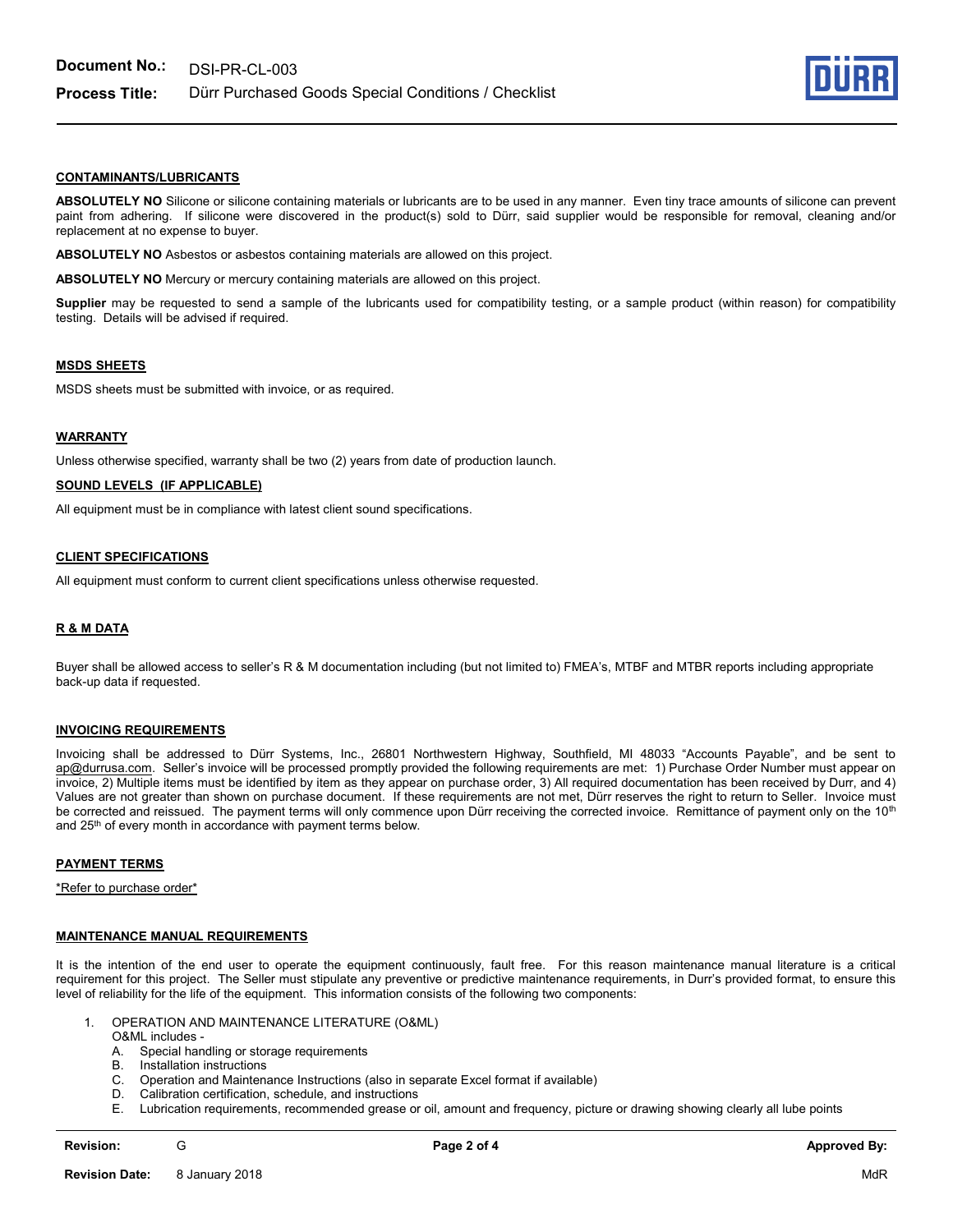# **Process Title:** Dürr Purchased Goods Special Conditions / Checklist

Submit one copy of O&ML, for approval, to Durr, Documentation Department, within eight (8) weeks of receipt of purchase order. Upon approval, submit one set of O&ML on CD-ROM (Adobe Acrobat format, ver. 3.0 or later), to Durr, Documentation Department. DO NOT SEND WITH EQUIPMENT.

- 2. SPARE PARTS / PREVENTIVE / PREDICTIVE MAINTENANCE (SP/P/PM) WORKSHEET Submit an Excel worksheet that includes:
	- A. Comprehensive Spare Parts List with manufacturer, manufacturer part number, supplier, supplier part number, unit cost, warranty, delivery time, unit of measure, and whether the part has a "catastrophic failure potential", i.e. failure of item may result in loss of plant production.
	- B. Preventive / Predictive Maintenance List with a detailed description of the maintenance activity, frequency and approximate duration of the activity, lubricants or other consumable parts or specialty tools required to accomplish the activity.

Submit the completed SP/P/PM Excel file via email, for approval, to Durr, Documentation Department within eight (8) weeks of receipt of purchase order. Approval or requests for resubmittal will also be via email.

FAILURE TO PROVIDE MAINTENANCE MANUAL INFORMATION WITHIN THE STATED TIME REQUIREMENTS WILL DELAY PAYMENT.

# START UP AND TRAINING

The following equipment or systems (but not limited to) must include start-up and training by the Seller:

- 
- 
- 
- c. Air Showers o. Air Showers o. Pressure Filters<br>
d. Boilers/Hot Water Generators o. Pumps d. Boilers/Hot Water Generators
- 
- f. Chilled Water Systems
- g. Compressors s. Substations
- h. Conveyors/Conveyor Components the Tack-off Equipment i. Elevators<br>i. Elevators u. UF/RO/DI Systems
- 
- 
- 
- k. Fire Protection Systems<br>
I. High Velocity Blow-off Equipment v. Material Handling Equipment l. High Velocity Blow-off Equipment
- a. Air Dryers metal was a metal metal metal of the metal of the metal of the metal of the metal of the metal o
- b. Air Handling Systems n. Paint Application Equipment
	-
	-
	-
- e. Burners<br>f. Chilled Water Systems f. Robots (of any kind)
	-
	-
- i. Elevators u. UF/RO/DI Systems
	- v. VFD's
	-
	-

# START-UP

Seller to verify proper installation of equipment. Seller to field balance all rotating equipment. Seller to demonstrate that the equipment meets all design requirements.

# TRAINING

Seller training shall include the following where applicable

- 
- a. Operation Training and Training in the Maintenance Training
- b. Programming Training e. Troubleshooting and Repair Training
- c. Disassembly and Assembly Training f. Fault Recovery Procedures
- -
- The training will consist of formal, instructor presented sessions, conducted at the Customer's location, or when agreed to, the Seller's facility. The inplant training will be scheduled as necessary (any or all shifts, weekends, etc.) depending on the Customer's requirements. A training manual or handout is required for each student enrolled in the course.

The training WILL NOT occur during the Seller's equipment start-up site visit. Training will require an additional; visit (s) to the Customer's location. A detailed outline of the course presentation and duration will be required within eight (8) weeks after issue of the purchase order to the Seller. The information shall be directed to the attention of the Training and Documentation Department at Durr Plymouth, Michigan, USA for approval.

# CERTIFIED DRAWINGS

Certified drawings shall be submitted, for approval, to Dürr within two (2) weeks from receipt of order; written authorization must be given by Dürr in order to begin fabrication. All engineering, details and fabrication questions shall be submitted to the Engineering Department.

All approval drawings, submittals for construction and as installed drawings must include one reproducible copy if drawings are larger than 11" x 17".